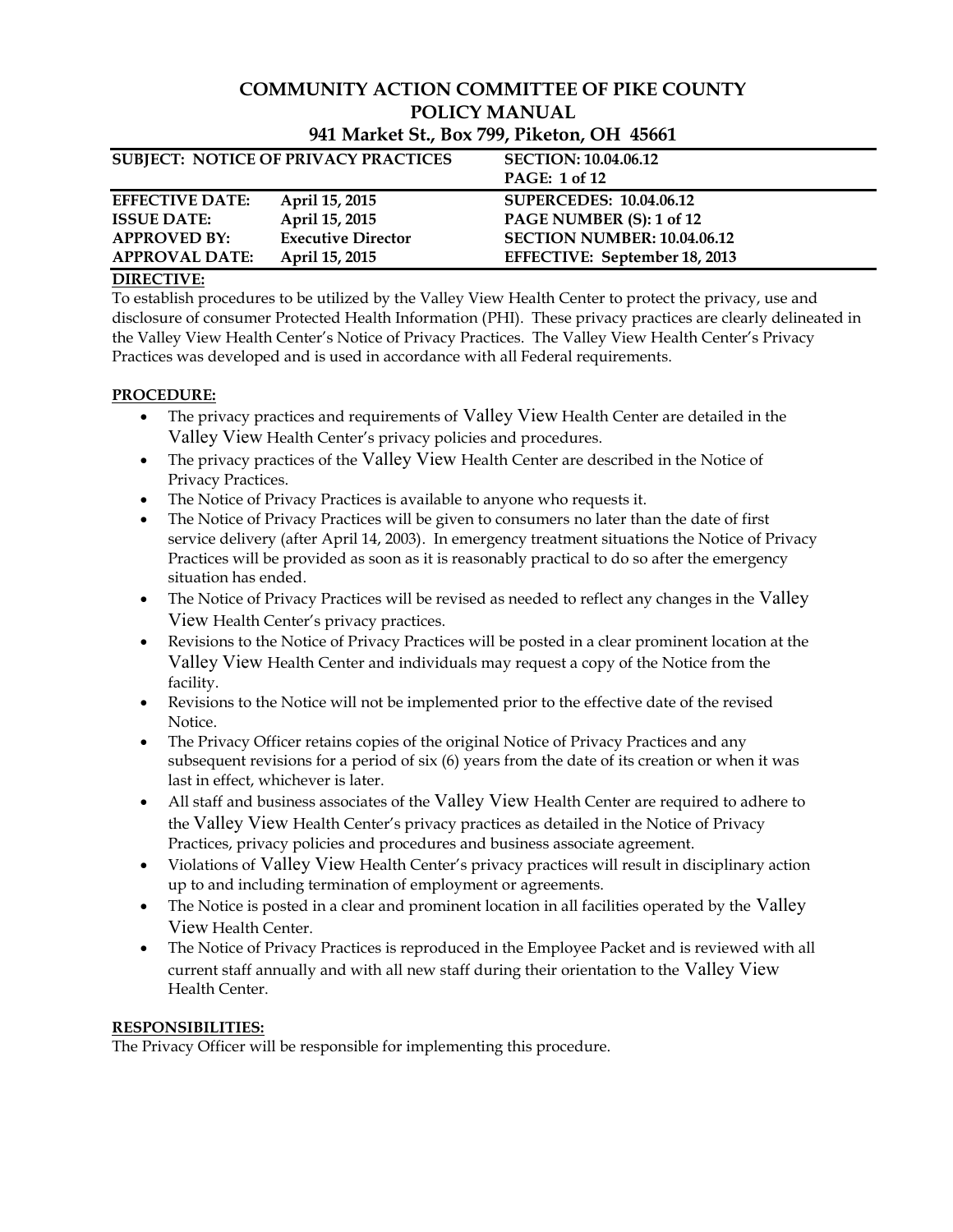**PAGE: 2 of 12**

### \***PATIENT RIGHTS AND RESPONSIBILITIES** AND **NOTICE OF PRIVACY PRACTICES** HAVE BEEN COMBINED INTO ONE PACKET OF INFORMATION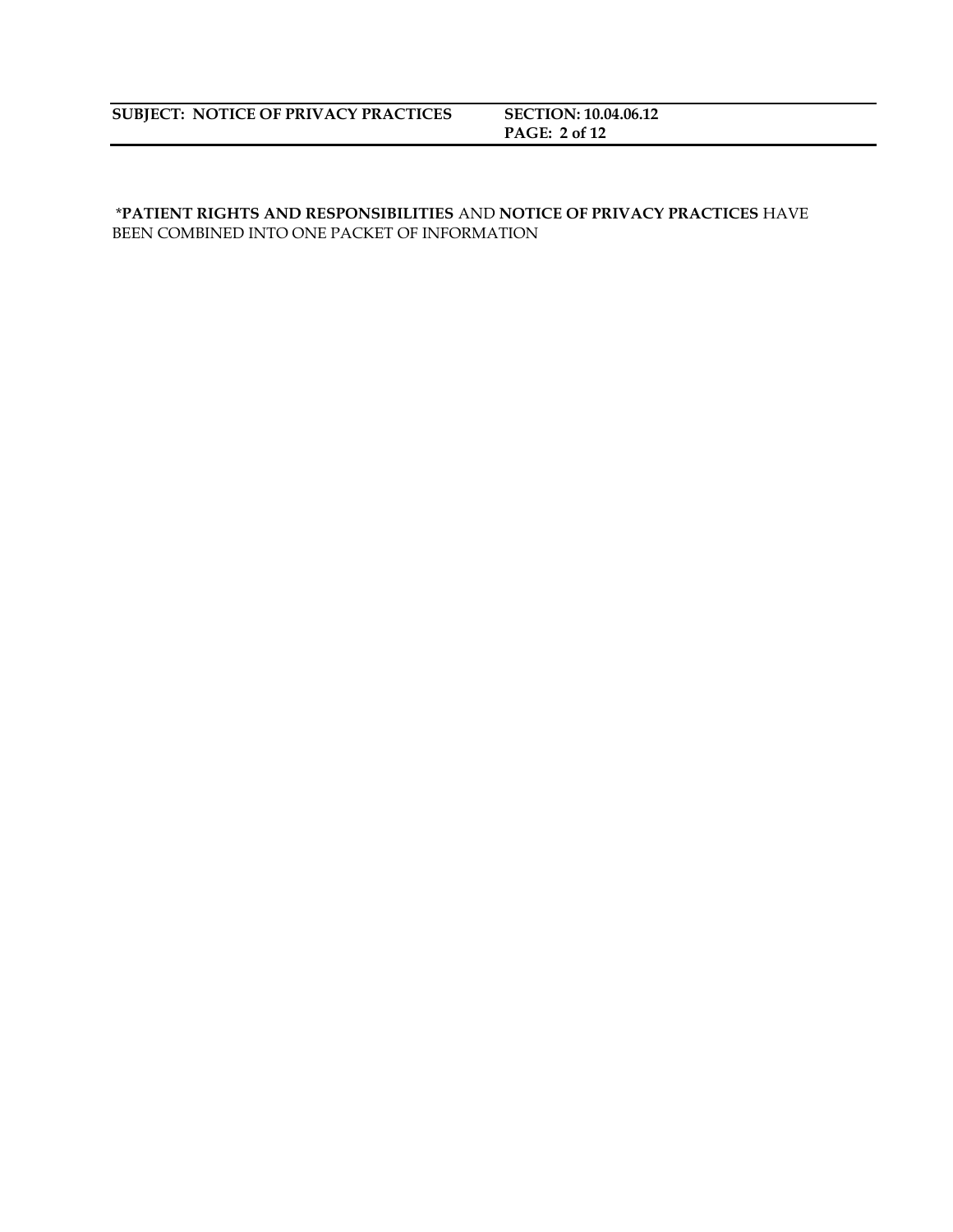**PAGE: 3 of 12**

Consent for Medical Treatment

### **COMMUNITY ACTION COMMITTEE OF PIKE COUNTY, INC.**

### **VALLEY VIEW HEALTH CENTERS**

### CONSENT FOR TREATMENT AND AGREEMENT TO PAY

Patient's Name

Patient's Date of Birth \_\_\_\_\_\_\_\_\_\_\_\_\_\_\_\_\_\_\_\_\_\_\_\_\_\_\_\_\_\_\_\_\_\_\_\_

Patient's Social Security Number

Patient's Current Address

### I. CONSENT FOR ROUTINE DIAGNOSTIC PROCEDURE AND MEDICAL/DENTAL TREATMENT

I hereby consent to the performance of such diagnostic procedures and/or medical/dental treatment as deemed necessary or advisable by my provider at The Community Action Committee of Pike County Inc. Valley View Health Centers (hereinafter referred to as "Valley View Health Centers" or "VVHC"). I hereby consent to the performance of all nursing and technical procedures and tests as directed by my provider. I realize that there may be medical, nursing, or other health care personnel in this office who are still in training.

I am aware that the practice of medicine is not an exact science and that diagnosis and treatment may involve risk. I acknowledge that no guarantees have been made to me about the results of treatment or examination at the Valley View Health Centers. I understand that I retain the right to refuse any and/or all treatment/and/or diagnostic procedures that my physician(s) or other health care provider may deem necessary. I also understand that I am entitled to ask questions and to have my questions answered to my satisfaction regarding any treatment or proposed treatment.

### **I have received a copy of the Patient's Rights and Responsibilities (Medical and Dental) and Notice of Privacy Practices.**

### II. AGREEMENT TO PAY

I acknowledge and agree that I am responsible for and will pay for all regular charges at the price in effect on the dates of services rendered for items or services and treatment provided to me, including any amount not paid by my insurance plan. This price may be adjusted based on the sliding scale in effect on the date(s) of service. I understand that I can request additional information about charges for procedures, devices, pharmaceuticals, and other items or services, or can obtain a non-binding estimate prior, or subsequent, to signing this agreement.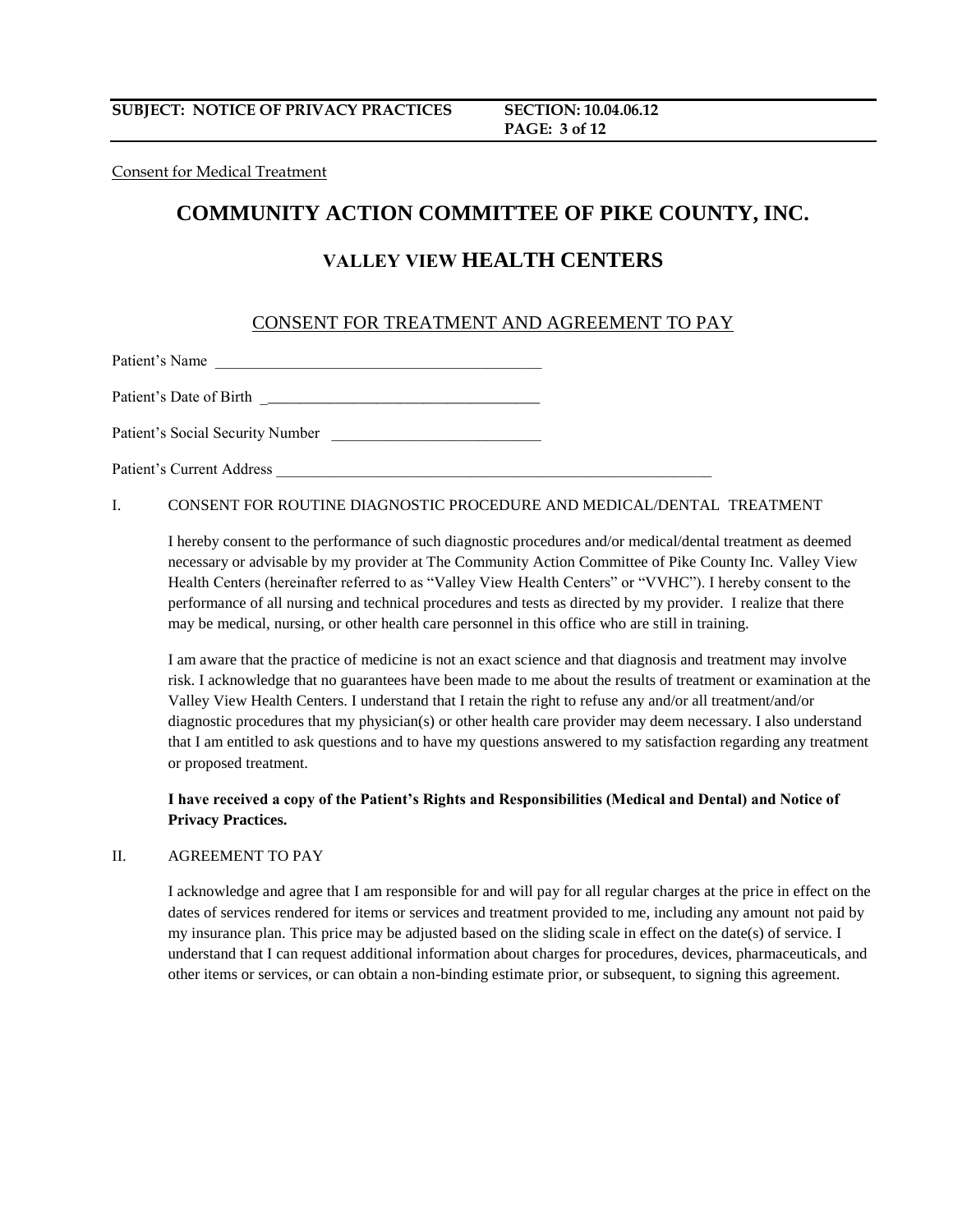**PAGE: 4 of 12**

I understand that some items or services that the Valley View Health Centers may provide to me may not be covered by my insurance carrier, and I agree to be personally responsible for any such non- covered items or services or items or services in excess of the limits in my member benefit agreement.

I hereby agree that if Valley View Health Centers has agreed to bill my insurance or other third-party carrier, it has agreed to do so as a courtesy, and that the Valley View Health Centers has the right, should VVHC deem it advisable, to demand payment in full from me at any time prior to full payment from any insurance or third-party carrier, unless VVHC and my insurance company or third-party carrier have agreed that I will not be billed.

I understand and agree that I have been advised that I may be billed by VVHC and that this Assignment of Benefits and Agreement to pay applies to any and all VVHC services. If my account is deemed a delinquent account, I agree to pay the reasonable attorney's fees, court costs, and/or collection agency fees associated with the collection process and reasonable interest (currently three percent (3%) per annum) on any judgment obtained against me.

### III. ASSIGNMENT OF BENEFITS

I hereby authorize and request all insurance carriers, health maintenance organizations or managed care organizations with whom I have coverage, including Medicare, Medicaid, CareSource, United Health Care, Amerigroup, Molina, or other managed care plan to pay directly to the Valley View Health Centers any and all benefits due under the terms of my policy for items or services provided by, VVHC including any settlements or judgments for such items or services. If my health insurance will not allow direct payment to VVHC, I agree to immediately forward to VVHC all health insurance payments I receive for my care and treatment at. VVHC

I understand that the VVHC does not accept responsibility for collecting my claim or negotiating settlement on a disputed claim. I acknowledge that if my insurance company does not pay within 120 days, the balance is my responsibility. The balance remaining is due within 120 days unless prior arrangements have been made.

### **YOU MUST READ THIS ENTIRE AUTHORIZATION PRIOR TO SIGNING.**

### **I have read this form completed and understand its content and significance:**

Patient's/Legal Representative's Signature

Printed Name \_\_\_\_\_\_\_\_\_\_\_\_\_\_\_\_\_\_\_\_\_\_\_\_\_\_\_\_\_\_\_\_\_\_\_\_\_\_ Date \_\_\_\_\_\_\_\_\_\_\_\_\_\_\_\_\_\_\_\_

Relationship to Patient \_\_\_\_\_\_\_\_\_\_\_\_\_\_\_\_\_\_\_\_\_\_\_\_\_\_\_\_\_\_\_\_\_

**COPIES OF THIS STATEMENT SHALL BE AS VALID AS THE ORIGINAL/ORIGINAL SIGNATURES ON FILE WITH THE VALLEY VIEW HEALTH CENTERS.**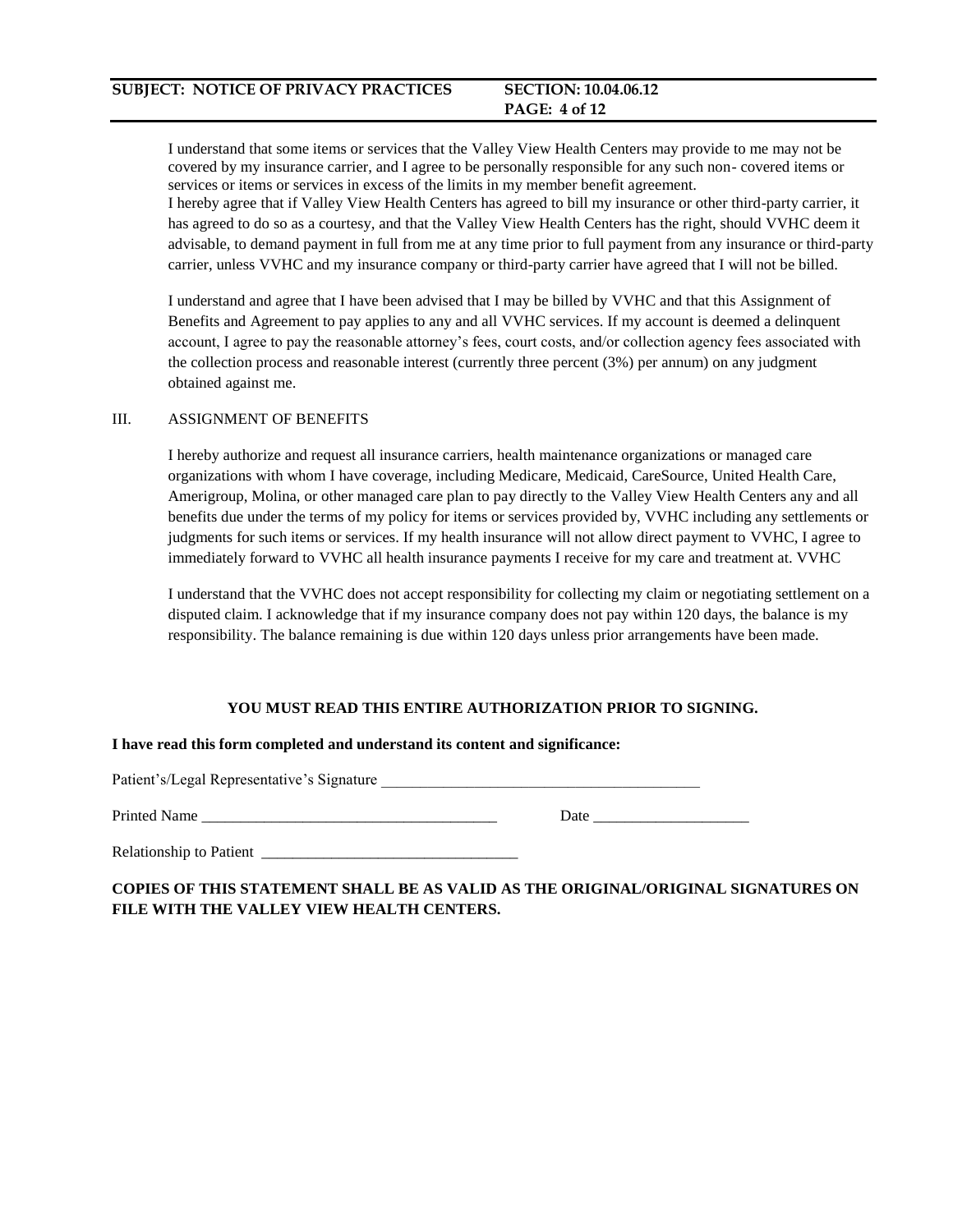# **PAGE: 5 of 12**

#### Patient Rights and Responsibilities

#### **COMMUNITY ACTION COMMITTEE OF PIKE COUNTY, INC. VALLEY VIEW HEALTH CENTERS PATIENT RIGHTS AND RESPONSIBILITIES**

#### **PATIENT RIGHTS**

- 1. To protect the confidentiality of your health information (see Notice of Privacy Practices attached).
- 2. To be informed of your rights and responsibilities in advance about care and treatment you will receive, any changes and who will provide them.
- 3. To be involved in the planning of your care.
- 4. To receive care appropriate to your needs regardless of race, color, national origin, sex, age, political affiliation, ancestry, disability, or religious belief.
- 5. To be informed of changes for services and/or changes in charges.
- 6. To refuse treatment to the extent permitted by law and to be informed on the consequences of said action.
- 7. To be informed on Advanced Directives and Living Wills.
- 8. To receive services from staff who are qualified through education and/or experience to carry out duties for which they are assigned.
- 9. To voice complaints about services contact:

Valley View Health Center Nurse Manager 227 Valleyview Drive Waverly, OH 45690 (740) 947-7726

#### **PATIENT RESPONSIBILITIES**

- 1. To provide complete and accurate information about illness, hospitalizations, medications and other matters pertinent to your health as well as any changes in address, phone or insurance/payment status information including HMO membership.
- 2. To inform us when you are not able to keep your scheduled appointment.
- 3. To treat our staff with respect.
- 4. To participate in your plan of care.
- 5. To cooperate with our staff and ask questions if you do not understand instructions or information given to you.
- 6. To assist us with billing and/or payments issued to help with the processing of third party payments.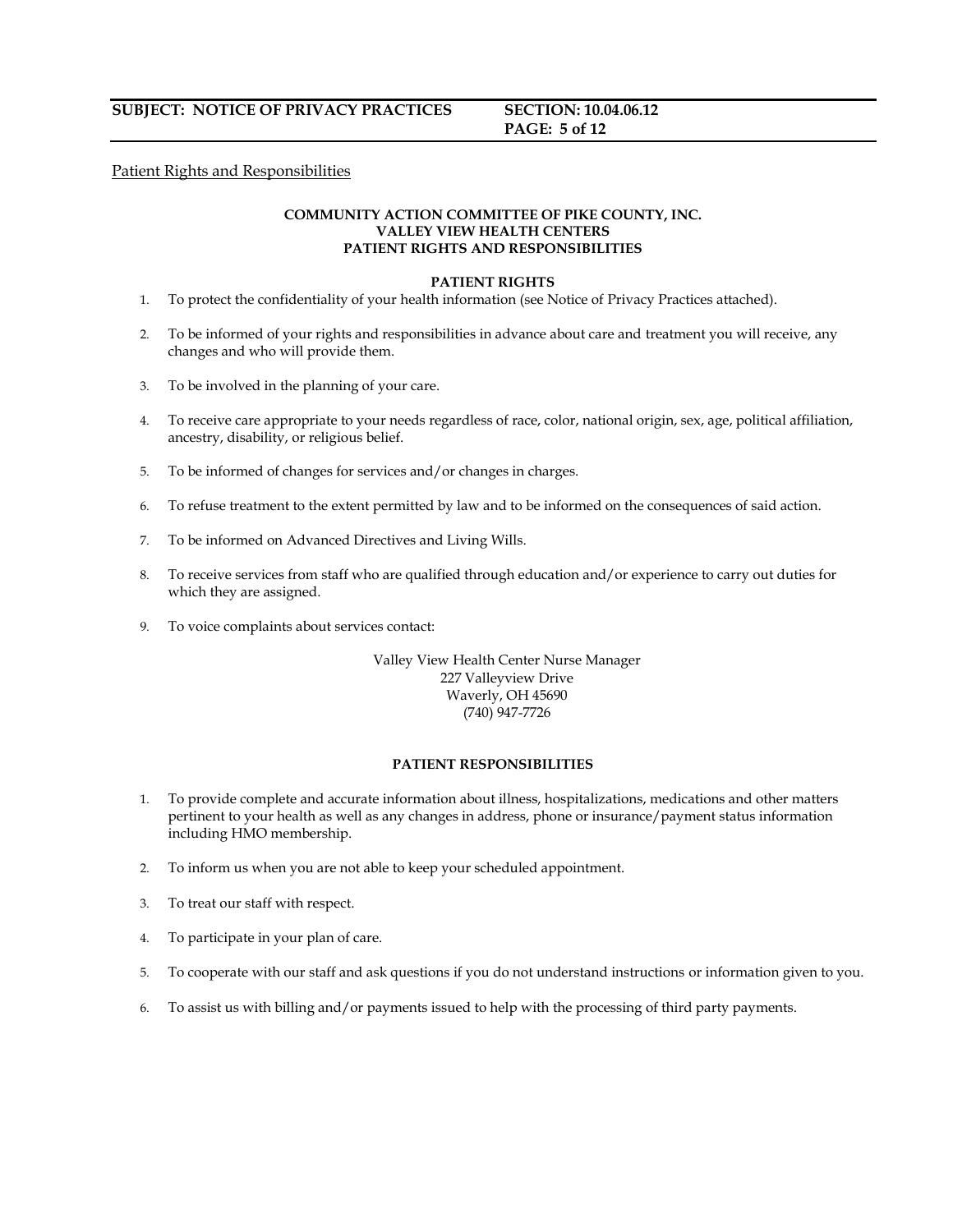# **PAGE: 6 of 12**

### **NOTICE OF PRIVACY PRACTICES**

### **OUR PRIVACY COMMITMENT TO YOU**

Valley View Health Center understands the importance of keeping your personal and health information secure and private. This Notice informs you of your rights about the privacy of your personal information and how we may use and share it. We are required by law to protect the privacy of your health information and to give you a copy of the Notice of our Privacy Practices.

As of April 14, 2003, Valley View Health Center will comply with the health information privacy standards issued under the federal Health Information Portability and Accountability Act (HIPAA).

The Notice describes Valley View Health Center's legal duties and its policies and procedures regarding your Protected Health Information (PHI). Valley View Health Center reserves the right to change our privacy practices and terms of this Notice at any time as permitted by applicable law. Any such changes will apply to all PHI the Valley View Health Center maintains and will be communicated to you by revision of this Notice and available upon request. Federal and State law allows us to use and disclose your PHI for purposes of treatment and health care needs. Beginning April 14, 2003, Valley View Health Center is permitted by law to use and disclose your PHI without your prior authorization for purposes of treatment, payment, and health care operations.

### **THIS NOTICE DESCRIBES HOW MEDICAL AND HEALTH INFORMATION ABOUT YOU MAY BE USED AND DISCLOSED AND HOW YOU CAN GET ACCESS TO THIS INFORMATION. PLEASE REVIEW IT CAREFULLY.**

### **USE AND DISCLOSURE OF HEALTH INFORMATION**

The Valley View Health Center has a limited right to use and/or disclose your Protected Health Information (PHI) for the purposes of providing you treatment, obtaining payment for your care and conducting health care operations. The Valley View Health Center (VVHC) has established policies to guard against unnecessary disclosure of your health information. **THE FOLLOWING IS A SUMMARY OF WHEN AND WHY YOUR HEALTH INFORMATION MAY BE USED AND DISCLOSED:**

**To Provide Treatment.** VVHC may use your health information to coordinate or manage your care within VVHC and with other individuals outside of VVHC involved in your care, such as other health care professionals. For example, certain service providers involved in your care need information about your medical condition in order to deliver appropriate services. Health care providers include physicians, hospitals, and other health caregivers who provide services to you.

**To Obtain Payment.** VVHC may use and share your PHI so that we are paid for the cost of your care. We may bill and share PHI with other providers, an insurance company, you, or a third party. For example, we may need to give your health plan PHI about care you have received at VVHC so your health plan will pay us or reimburse you for the care. We may also tell your health plan about a treatment you are going to receive to obtain prior approval or to determine whether your health plan will cover the treatment. We may share your PHI to facilitate payment to another provider who has participated in your care.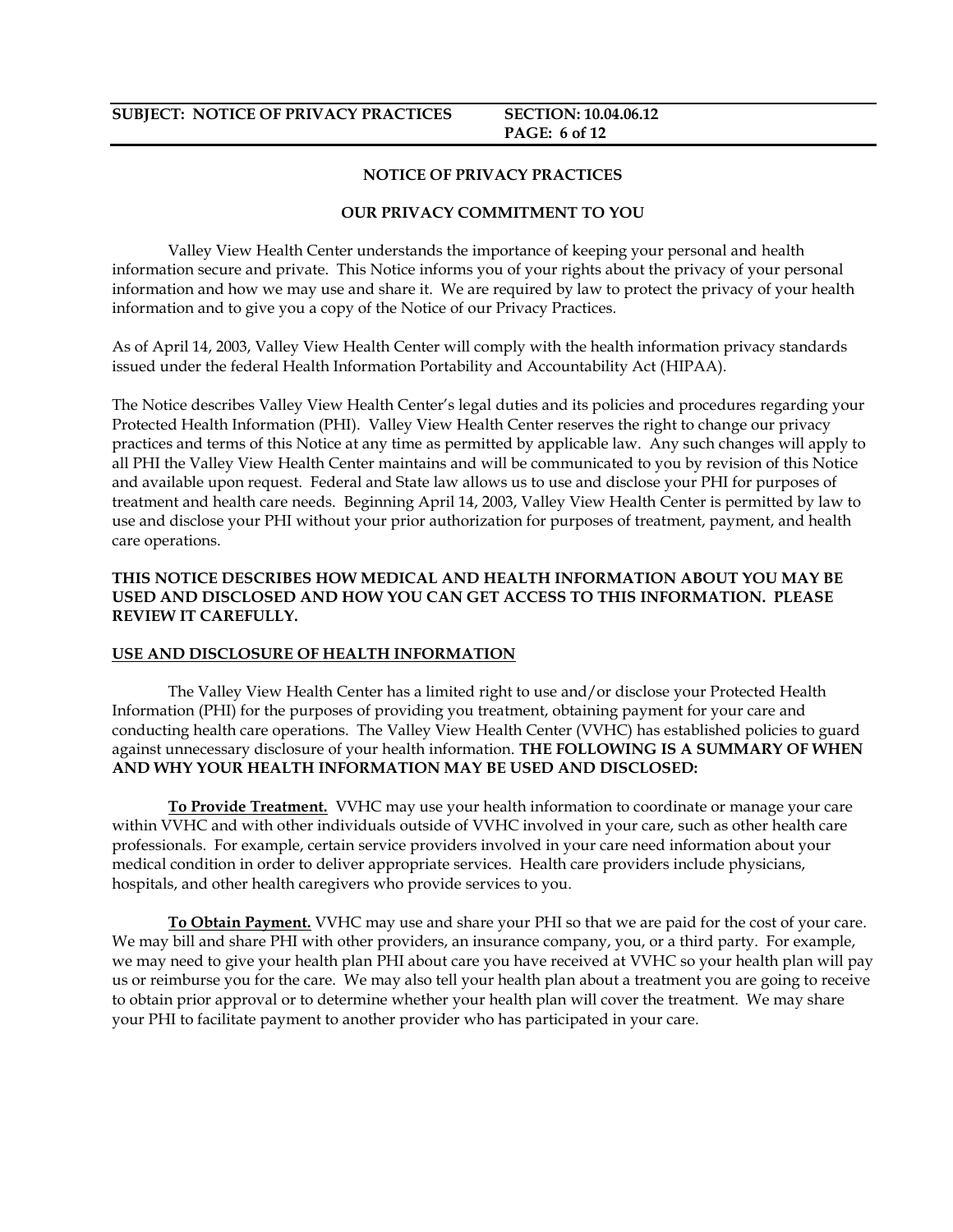**To Conduct Health Care Operations.** VVHC may use and disclose health information for its own operations and as necessary to provide quality care to all of VVHC's service recipients. Health care operations include such activities as:

- Quality assessment and improvement activities.
- Activities designed to improve health or reduce health care costs.
- Protocol development, case management and care coordination.
- Contacting health care providers and consumers with information about treatment alternatives and other related functions that do not include treatment.
- Professional review and performance evaluation.
- Review and auditing, including compliance reviews, medical reviews, legal services and compliance programs.
- Business planning and development including cost management and planning related analyses and formulary development.
- Business management and general administrative activities of VVHC.

As an example, VVHC may use your health information to evaluate its staff performance, or combine your health information with other VVHC consumers in evaluating how to more effectively serve all VVHC consumers. Your health information may be disclosed to VVHC staff and contracted personnel for training purposes, or used to contact you as a reminder regarding a visit to you, or to contact you as part of a community information mailings (unless you tell us you do not want to be contacted). We may combine the PHI we have with the PHI from other health systems to see where we can make improvements in the care and services we offer. When we share PHI with other health systems for this type of comparison, we remove information that identifies you so others may study healthcare and healthcare delivery without learning who you are.

**For Appointment Reminders.** VVHC may use and disclose your health information to contact you as a reminder that you have an appointment. If you do not wish to receive appointment reminders or wish to be contacted at a certain telephone number, then be sure to tell the representative who is registering you for services.

**For Treatment Alternatives.** VVHC may use and disclose your health information to tell you about or recommend possible service options or alternatives that may be of interest to you.

### **THE FOLLOWING IS A SUMMARY OF THE CIRCUMSTANCES WHEN OUR HEALTH INFORMATION MAY ALSO BE USED AND DISCLOSED:**

**Individuals Involved in Your Care or Payment for Your Care.** We may release the PHI about you to a family member or other designated person who is involved in your medical care. We may also give PHI to someone who helps pay for your care. We may need to use or share PHI about you to tell your family or persons responsible for your care where you are and of your condition. In addition, we may share PHI about you to an agency assisting in a disaster relief effort so that your family can be notified about your condition, status, and location.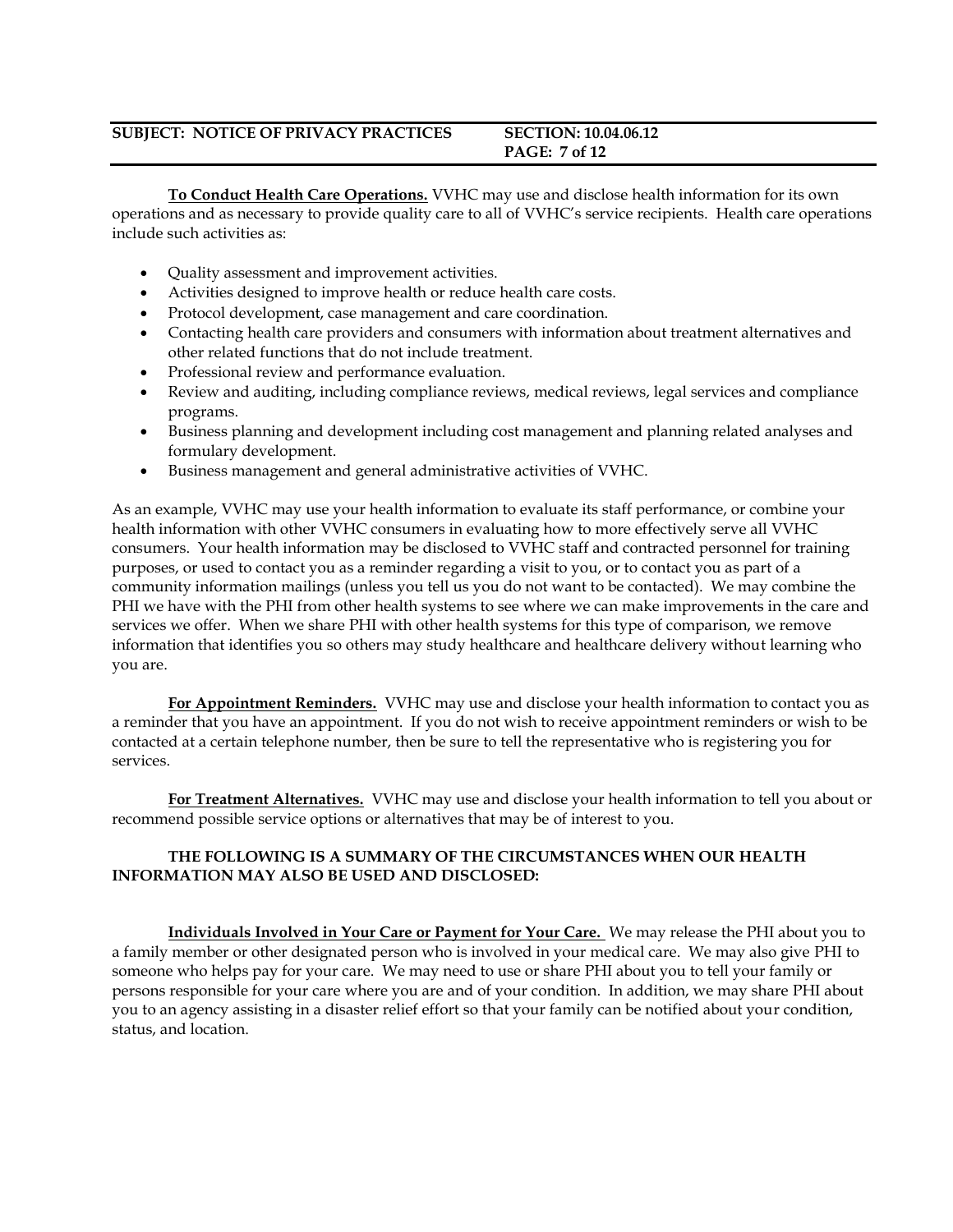**To Avert a Serious Threat to Health or Safety.** We may use and share PHI about you when necessary to prevent a serious threat to:

- your health and safety;
- the public's health and safety; or
- another person's health and safety.

**When Legally Required.** VVHC will use and disclose your health information when it is required to do so by any federal, state or local law and is limited to the relevant requirements of each law.

**When There Are Risks to Public Health.** VVHC may disclose your health information for public activities and purposes in order to:

- Prevent or control disease, injury or disability, report disease, injury, vital events such as birth or death and the conduct of public health surveillance, investigations and interventions;
- Notify a person who has been exposed to a communicable disease or who may be at risk of contracting or spreading a disease;
- Under the Federal Drug Administration's jurisdiction for purposes related to the quality, safety, or effectiveness of a regulated product or activity.

**To Report Abuse, Neglect or Domestic Violence.** VVHC is allowed to notify government authorities if VVHC believes a patient is the victim of abuse, neglect or domestic violence. VVHC will make this disclose only when specifically required or authorized by law or when the patient agrees to the disclosure.

**To Conduct Health Oversight Activities.** VVHC may disclose your health information to a health oversight agency for activities including audits, civil administrative or criminal investigations, inspections, licensure or disciplinary action. VVHC, however, may not disclose your health information if you are the subject of an investigation and your health information is not directly related to your receipt of health care or public benefits.

**In Connection with Judicial and Administrative Proceedings.** VVHC may disclose your health information in the course of any judicial or administrative proceeding in response to an order of a court or administrative tribunal as expressly authorized by such order or in response to a subpoena, discovery request or other lawful process, but only when VVHC makes reasonable efforts to either notify you about the request or to obtain an order protecting your health information. [Some States require a court order for the release of any confidential medical information and may be more protective than the Federal requirements.]

**For Law Enforcement Purposes.** As permitted or required by State law, VVHC may disclose your health information to a law enforcement official for certain law enforcement purposes as follows:

- As required by law for reporting of certain types of wounds or other physical injuries pursuant to the court order, warrant, subpoena or summons or similar process.
- For the purpose of identifying or locating a suspect, fugitive, material witness or missing person.
- Under certain limited circumstances, when you are the victim of a crime.
- To a law enforcement official if VVHC has suspicion that your death was the result of criminal conduct including criminal conduct at VVHC.
- In an emergency in order to report a crime.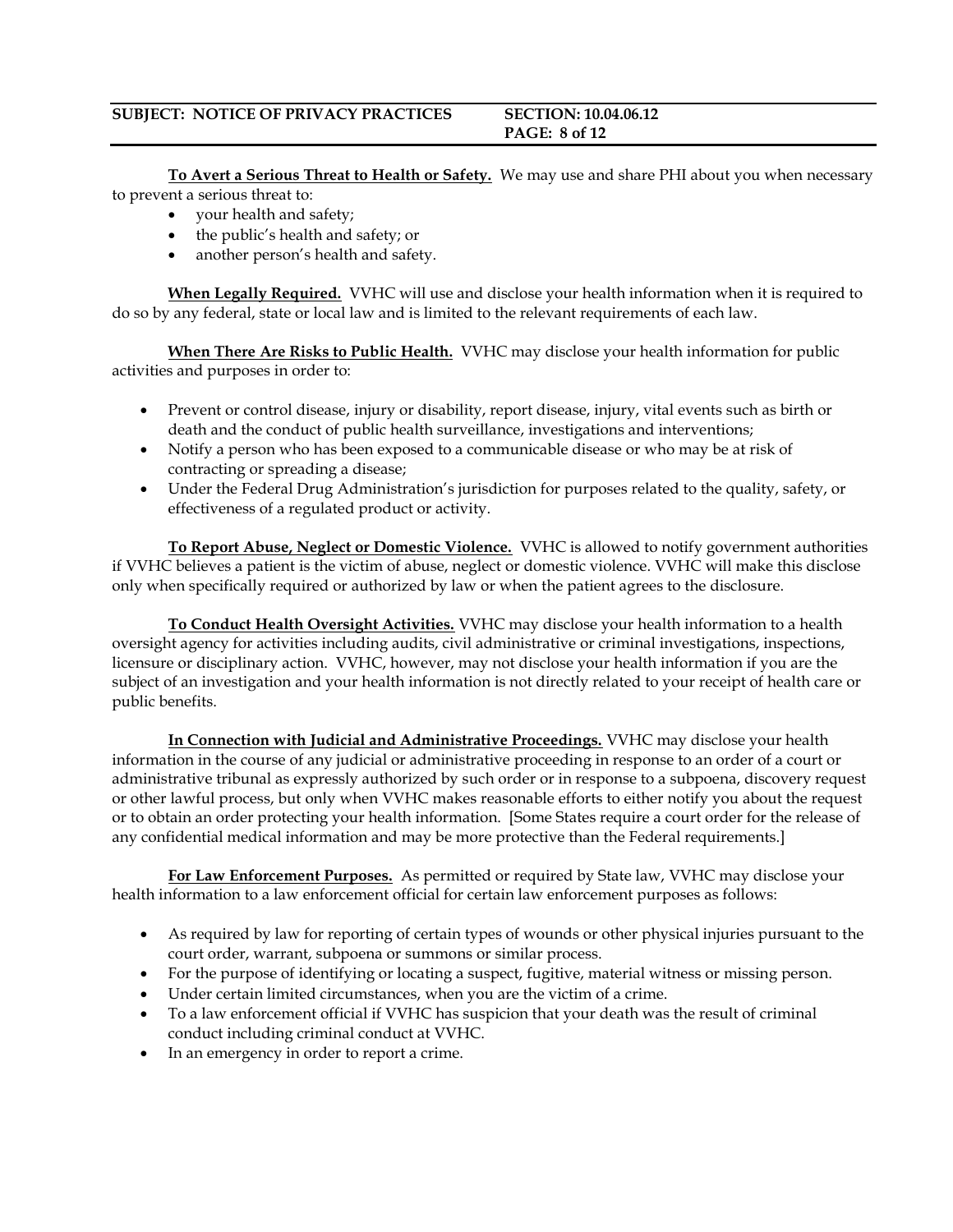**For Research Purposes.** VVHC may, under very select circumstances, use your health information for research provided that certain requirements are satisfied, including:

- Approval by an "Institutional Review Board" under federal regulations or by a privacy board that meets the requirements of HIPAA and
- Representations by the researcher that the PHI is necessary for the research.

**To a Coroner or Medical Examiner or Funeral Director.** VVHC may disclose your PHI to a coroner or medical examiner for purposes of identifying a deceased person, determining a cause of death, or other duties authorized by law. VVHC may disclose your PHI to a funeral director, consistent with applicable law, as necessary for the funeral director to carry out his or her duties. Such information may be provided in reasonable anticipation of your death.

**For Organ, Eye or Tissue Donation Purposes.** VVHC may use or disclose your PHI to organ procurement organizations or other entities engaged in the procurement, banking, or transplantation of cadaveric organs, eyes, or tissue for the purpose of facilitations organ, eye or tissue donation transplantation.

**In the Event of a Serious Threat to Health or Safety.** VVHC may, consistent with applicable law and ethical standards of conduct, disclose your health information if VVHC, in good faith, believes that such disclosure is necessary to prevent or lessen a serious and imminent threat to your health or safety or to the health and safety of the public.

**For Specified Government Functions.** In certain circumstances, the Federal regulations authorize VVHC to use or disclose your health information to facilitate specified government functions relating to military and veterans, national security and intelligence activities, protective services for the President and others, medical suitability determinations and inmates and law enforcement custody.

**For Worker's Compensation.** VVHC may release your health information to comply with laws relating to worker's compensation or similar programs established by law, that provide benefits for workrelated injuries or illnesses without regard to fault.

### **AUTHORIZATION TO USE OR DISCLOSE HEALTH INFORMATION**

Other than stated in this Notice VVHC will not disclose your health information without your written authorization. Uses and disclosures of psychotherapy notes, uses and disclosures of PHI for marketing purposes, and disclosure that constitute a sale of protected health information require your written authorization. If you or your representative authorities VVHC to use or disclose your health information, you may revoke that authorization in writing at any time. If you revoke your permission, then we will no longer use or share PHI about you for the reasons covered by your written permission, except to the extent that we have already used or shared your PHI.

### **YOUR RIGHTS WITH RESPECT TO YOUR HEALTH INFORMATION**

The physical form of your PHI and billing records is our business record and is the property of FHC. The PHI contained in those records is your PHI. You have the following rights regarding your PHI that VVHC maintains: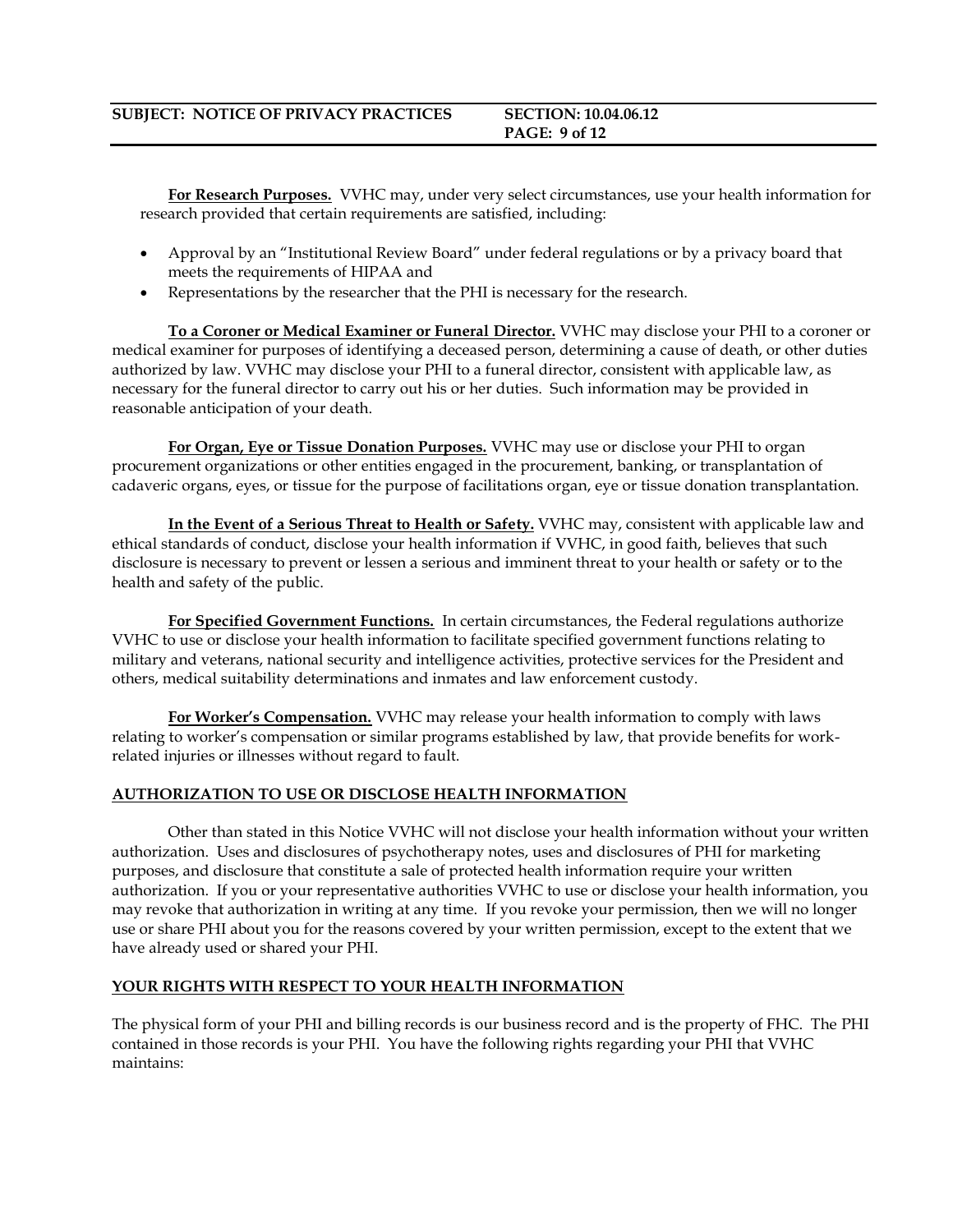### **SUBJECT: NOTICE OF PRIVACY PRACTICES SECTION: 10.04.06.12 PAGE: 10 of 12**

**Right to request restrictions.** You may request restrictions on certain uses and disclosures of your health information. However, VVHC is not required to agree to your request. If we agree to your request, then we will fulfill your request unless the PHI is needed to provide emergency treatment to you. You must make your request for any restrictions or limitations in writing to the Privacy Officer where you received services. In your request, you must tell us:

- what PHI you want to limit;
- whether you want to limit our use, disclosure, or both; and
- to whom you want the limits to apply (for example, disclosures to your spouse).

FHC will not request that you provide any reasons for your request and will attempt to honor your reasonable requests for confidential communications.

**Right to inspect and copy your health information.** Unless your access to your records is restricted for clear and documented treatment reasons, you have a right to see your PHI upon your request. Usually, this PHI includes information we use to make decisions about your care and billing records, but does not include:

- psychotherapy notes;
- information compiled for use in or created in anticipation of a civil, criminal, or administrative action or proceeding;
- certain lab results subject to the Clinical Laboratories Improvement Act of 1988; or

 other types of information we did not use to make decisions about your health care. A request to inspect and copy records containing your health information may be made in writing to the Privacy Officer where you received services. If you request a copy of your health information, VVHC may charge a reasonable fee for copying and assembling records associated with your request. You may also request a copy of your electronic health records in electronic format. Your request will be reasonably accommodated and VVHC may charge a reasonable fee associated with your request.

**Right to amend health care information.** You or your representative has the right to request that VVHC amend your records if you believe that your health information is incorrect or incomplete. That request may be made as long as the information is maintained by VVHC. A request for an amendment of records must be made in writing to the Privacy Officer/General Counsel, (740) 289-2371, 941 Market St., Piketon, OH 45661. VVHC may deny the request if it is not in writing or does not include a reason for the amendment. The request also may be denied if your health information records were not created by VVHC, if the records you are requesting are not part of VVHC's records, if the health information you wish to amend is not part of the health information you or your representative are permitted to inspect and copy, or if, in the opinion of, VVHC the records containing your health information are accurate and complete.

**Right to appeal a denial of access to protected health information.** You have the right to access your PHI. There are some limitations to that right. Your health provider may decide for clear treatment reasons that sharing your PHI with you will likely have an adverse effect on you. If this happens, then you may choose a different health provider. We will then provide your PHI to the health provider you choose.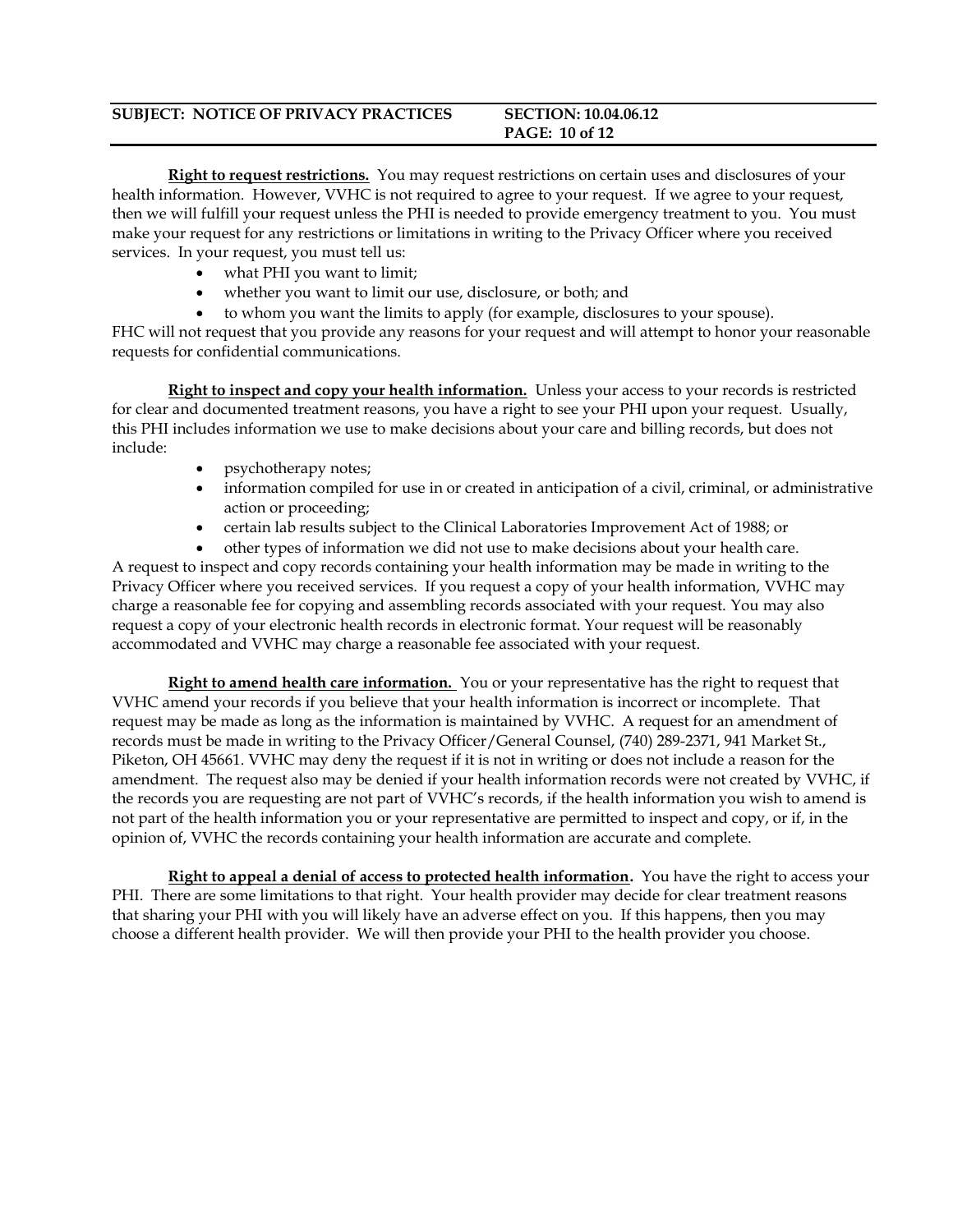### **SUBJECT: NOTICE OF PRIVACY PRACTICES SECTION: 10.04.06.12 PAGE: 11 of 12**

**Right to know what disclosures have been made.** You have the right to request an "accounting of disclosures" of your health information made by VVHC or our Business Associates. This is a list of PHI we have made for certain reasons described in this Notice of Privacy Practices, including reasons related to public purposes authorized by law and certain research. These disclosures are not related to treatment, payment, or healthcare operations. When we make these disclosures, we are not required to obtain your authorization before we share your PHI with others. The request for an accounting must be made in writing to the Privacy Officer/General Counsel at 941 Market St., Piketon, OH 45661. The request should specify the time period for the accounting starting on or after April 14, 2003. Accounting requests may not be made for periods of time in excess of six (6) years. VVHC would provide the first accounting you request during any 12-month period without charge. Subsequent accounting requests may be subject to a reasonable cost-based fee. We will tell you about any cost involved. You may choose to withdraw or modify your request before any costs are incurred.

**Right to request confidential communication.** You have the right to request that we communicate with you about PHI in a certain way or at a certain location. For example, you may ask that we only contact you at work or by mail. You must make your request for confidential communications in writing to the Privacy Officer where you received services. We will not ask you the reason for your request. We will agree to all reasonable requests. Your request must specify how or where you wish to be contacted. For example, if you wish to be contacted by telephone, then be sure to provide an appropriate telephone number.

**Right to a paper copy of this notice.** You or your representative has a right to a separate paper copy of this Notice at any time even if you or your representative has received this Notice previously. To obtain a separate paper copy, please contact the Valley View Health Center where you received services or the Privacy Officer at (740) 289-2371.

**Right to Restrict Release of Information for Certain Services.** You have the right to restrict the disclosure of your information to your health plan regarding services for which you have paid out of pocket in full. This information can be released only upon your written authorization.

**Right to Breach Notification.** You have the right to be notified in the event that VVHC (or one of our Business Associates) discover a breach of unsecured PHI. VVHC will notify you of such breach in accordance with federal requirements.

### **DUTIES OF VALLEY VIEW HEALTH CENTER (**VVHC**)**

The agency is required by law to maintain the privacy of your health information and to provide to you and your representative this Notice of its duties and privacy practices. VVHC is required to abide by the terms of this Notice as may be amended from time to time. VVHC reserves the right to change the terms of this Notice and to make the new Notice provisions effective for all health information that it maintains. If VVHC changes its Notice, VVHC will provide a copy of the revised Notice to you or your appointed representatives.